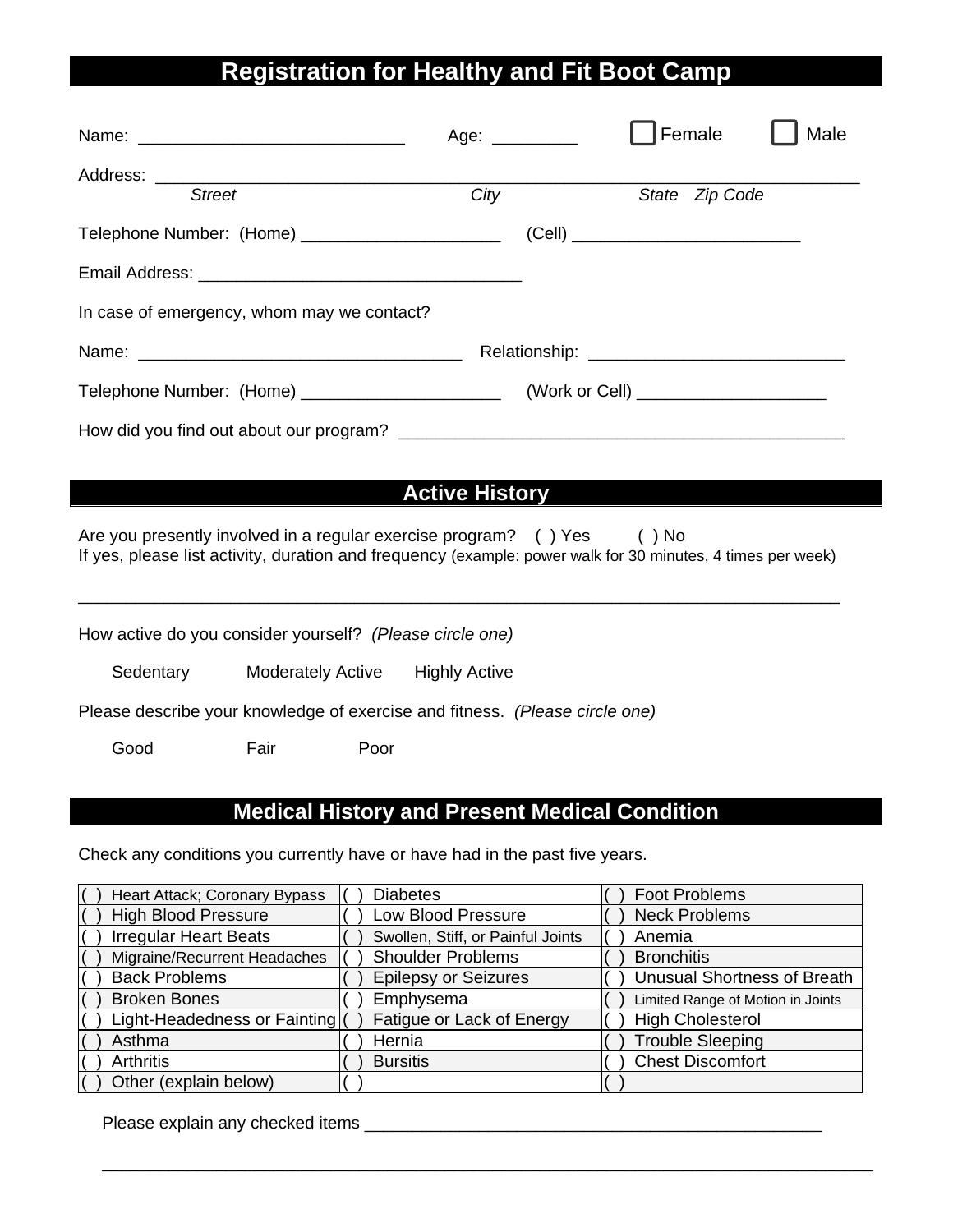Please list any over-the-counter medications you are now taking.

### **Health and Fitness Goals**

Please check specific health and fitness goals that you want to achieve.

| Improve Strength              | Increase Energy                        |
|-------------------------------|----------------------------------------|
| <b>Improve Flexibility</b>    | <b>Reduce Stress</b>                   |
| Improve Endurance             | Improve Diet/Eating Habits             |
| Improve Muscle Tone and Shape | <b>Build Immune System</b>             |
| Lose Weight                   | Training for a Specific Sport or Event |
| Gain Weight/Muscle            | Additional Goals (please list below)   |

I do hereby state that I have, to the best of my knowledge and belief, given a correct and accurate history report.

**Client's Signature** 

Date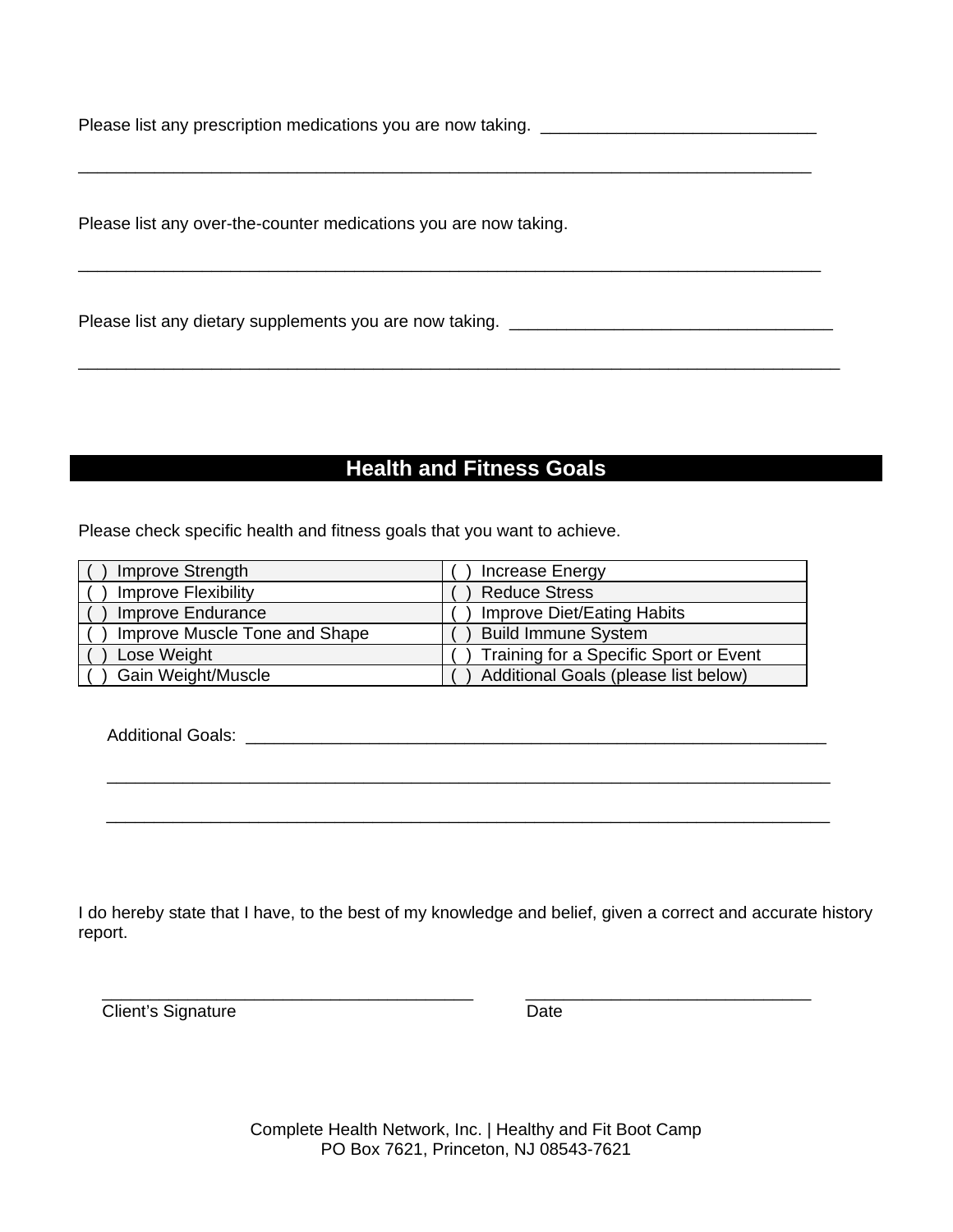## **Agreement and Release**

I agree to participate in a health and fitness program given by Healthy and Fit Boot Camp. During your exercise program, every effort will be made to assure your safety. However, as with any exercise program, there are risks, including increased heart stress and the chance of musculosketetal injuries. In volunteering for this program, you agree to assume responsibility for these risks and any possibility for personal damage. You also agree that, to your knowledge, you have no limiting physical conditions or disability that would preclude an exercise program.

I understand and agree that if I have any medical condition that it is my responsibility to check with my physician for any contraindications with any foods, phytochemicals, supplements, nutrients, or exercise in this program. By agreeing to these terms, you accept full responsibility for your own health and well being and you acknowledge an understanding that no responsibility is assumed by the leaders of the program.

I understand and agree the health and fitness program from Complete Health Network is not intended to treat illness, disease, or any medical condition. This program is designed to promote a healthy lifestyle and does not quarantee an illness-free life. Many complex and uncalculated conditions affect the overall well being of an individual.

I agree to waive, release, remise and discharge Healthy and Fit Boot Camp, Complete Health Network, Inc., officers, agents, representatives, and employees of any and all claims, demands, actions or damages resulting from my participation in Healthy and Fit Boot Camp.

By registering for the boot camp you are agreeing to the above terms and conditions.

| Client's Name:         |  |
|------------------------|--|
| (please print clearly) |  |

| <b>Signature of Client:</b> |  |
|-----------------------------|--|
|-----------------------------|--|

Date of Signing: \_\_\_\_\_\_\_\_\_\_\_\_\_

Complete Health Network, Inc. | Healthy and Fit Boot Camp PO Box 7621, Princeton, NJ 08543-7621